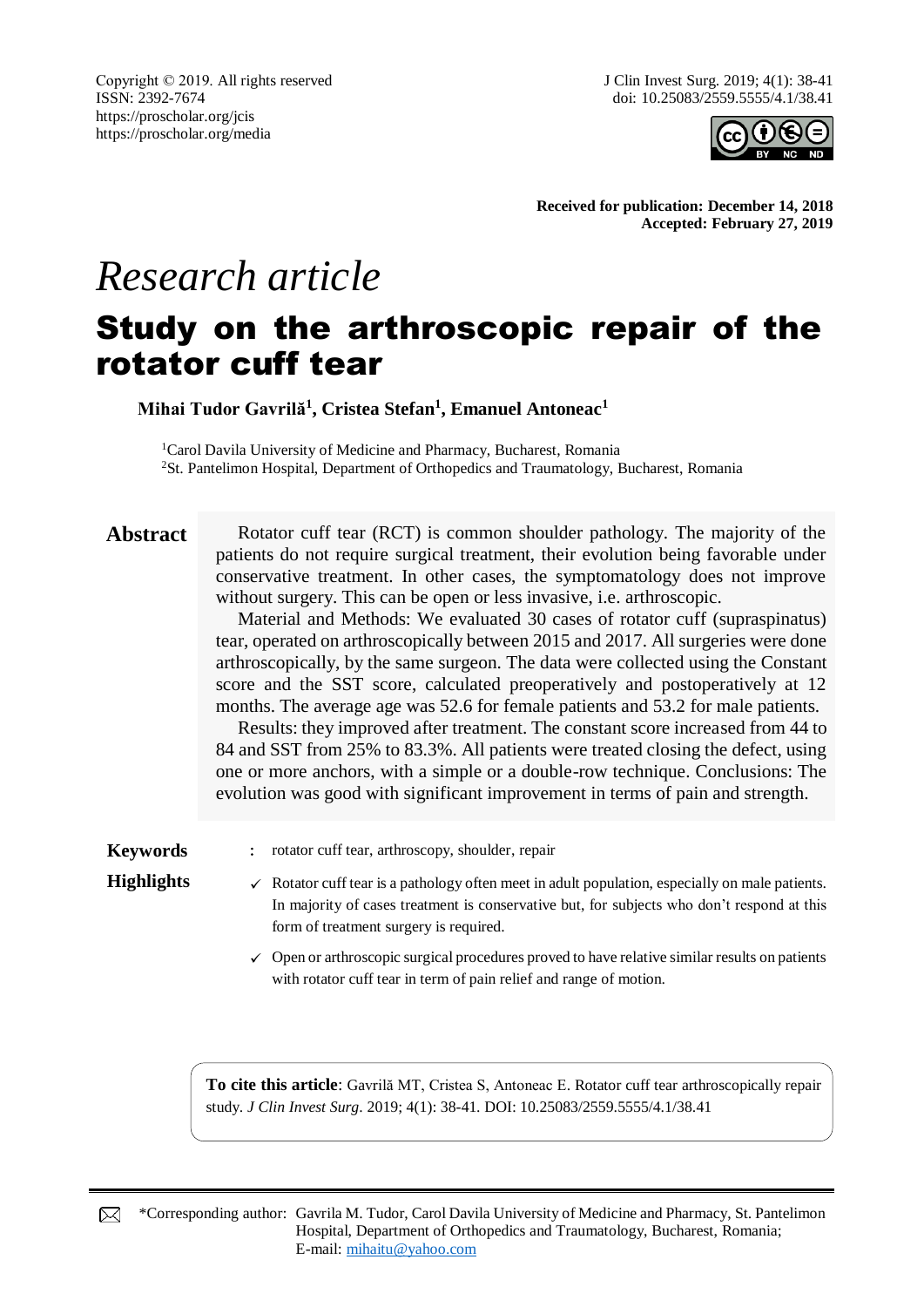#### **Introduction**

The shoulder is the most mobile joint in the body. Its mobility is the consequence of the asymmetry between glenoid and proximal humerus. To stabilize the glenohumeral joint, a series of structures are involved: capsula, ligaments and muscles. The rotator cuff is an assembly of four muscles that rotate the shoulder (Figure 1).

The subscapularis is situated in front of the joint, helping us rotate the arm posteriorly. The infraspinatus and teres minor rotate the arm externally and the supraspinatus, which is situated superiorly, allows us to lift arm above the head.

The high mobility of this joint exposes it to different trauma, producing a variety of lesions (from the simple irritation of the tendon to its complete rupture). In the majority of cases, the cause of the tear is direct fall on the shoulder, or the repetitive lifting of arm above the head, as we see in sports (swimming, tennis, basketball, volley, etc.) or in household activities (painting, plastering, etc.).

In the last cases, the repetitive movements produce an overuse of the tendon with rupture of tissue in different degrees. The most exposed muscle is by far the supraspinatus, because it is situated between two bone structures: the acromion above and the humeral head below.

#### **Materials and Methods**

Some studies show that the dominant hand and the age are two factors involved in RCT. The dominant hand is utilized more and, because of that, more stress is put on it. With age, vascularization at the level of tendon decreases, this being another factor that increases the risk of tear.

Other factors such as diabetes mellitus, hypertension or smoking could be associated with RCT, but studies are not very conclusive. In the literature, there is no difference between males and females regarding the occurrence of RCT.

In our study, 30 patients were included: both M and F. Average: with rotator cuff tear. The tears were classified using DeOrio and Cofield system (5): 1cm, 1-3cm, 3-5cm and greater than 5 cm gap in the mass of the tendon which means small, medium, large and massive tears. In our cases, the selected patients had small, medium and large tears. The massive tear could not be repaired. All of them were operated on arthroscopically by the same senior surgeon. None of them underwent performance sports activity. Some of them were smokers; others had diabetes mellitus or hypertension.

The symptomatology in these patents consisted in pain which was mild or severe, predominately during the night or during movement with the progressive loss of the capacity to lift the arm. A series of tests were suggestive for this pathology. Neer test, Hawkins test, Jobe test and abduction arch test were all positive. Patients note the onset of the symptoms during a traumatic event and the symptomatology becomes worse with daily activities.

The imaging investigation confirms the diagnosis. The X-ray reveals an acromion Bigliani type III, the superior ascension of humeral head in the total rupture of the rotator cuff. The most sensitive investigations are MRI and ultrasounds, both revealing the defect in the muscle mass of the rotator cuff (Figure 2).



**Figure 1**. Rotator cuff muscles



#### **Figure 2**.

Left- Radiologic aspect of Bigliani III acromion; Right- MRI revealing the cuff tear (personal archive)

Before surgery, a form was filled in (SST and Constant score). The same forms were completed a year after surgery.

Surgery was done in beach-chair position (Figure 3) under general or loco-regional anesthesia. We used threefour portals: posterior, anterior and two laterals (2-3).

At the beginning, a diagnostic gleno-humeral visualization was performed, followed by subacromial decompression: bursectomy, acromioplasty (whenever necessary) and the resection of the coracoacromial ligament. Subsequently, the torn tendon was debrided, and the footprint prepared with the burr.

The repair was done using a single or a double-row technique (one, two or more anchors: cork-screw and PushLock) (1). For the single-row technique, the anchors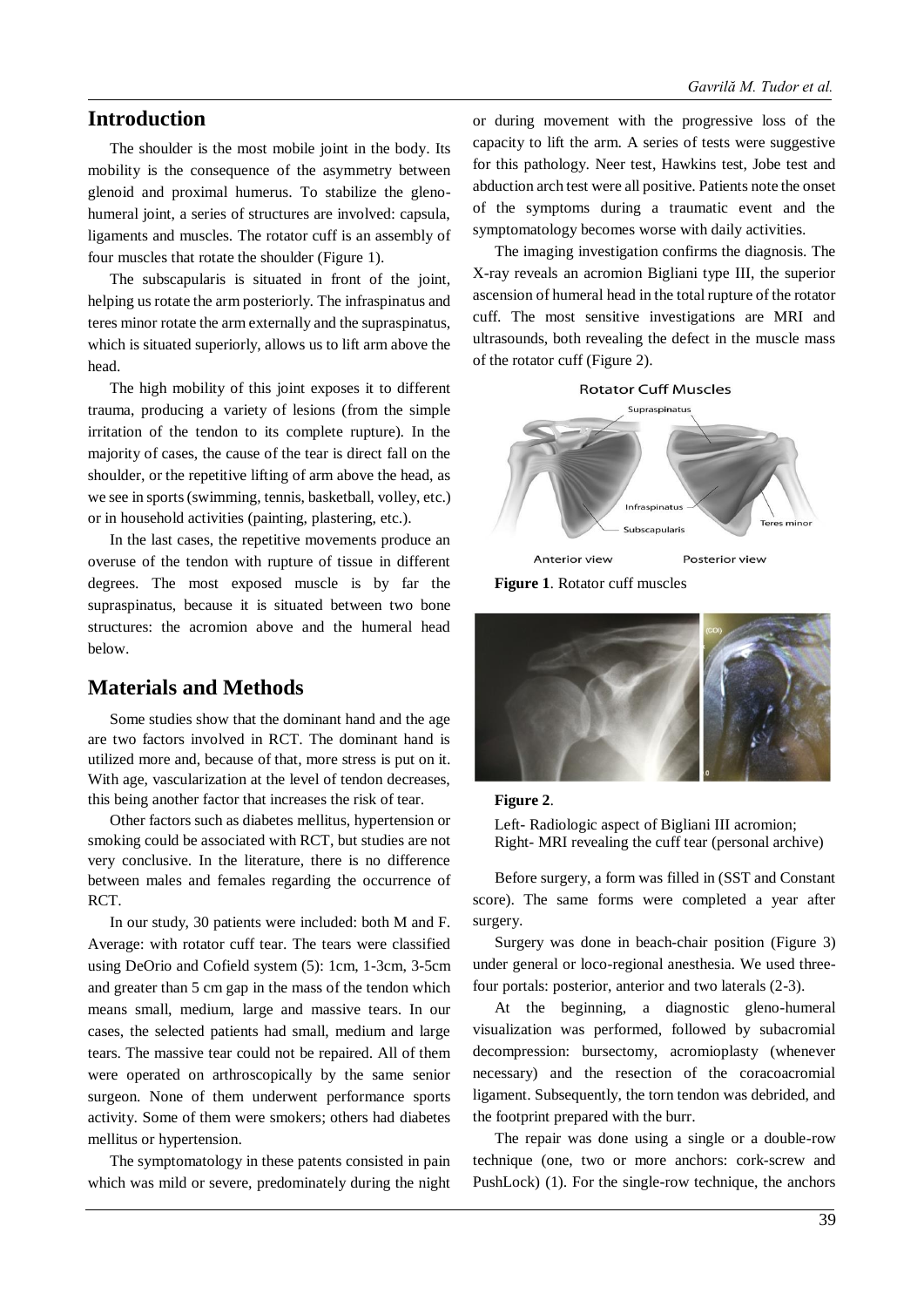were placed in the cuff footprint. With the suture passed through the tendon, a knot was done.

For the double-row technique, the first anchor (or anchors) was (were) placed in the medial side of the footprint. Sutures were passed through the tendon tissue at 5-10 mm away from the edge of the tear and tied in horizontal mattress fashion. The sutured arms were then introduced in the second anchor (anchors) that was (were) placed laterally, perpendicular on the cortical surface of the humerus, 5-10 mm distal to the lateral edge of the greater tuberosity.

Postoperatively, the suture was protected with a special device, an abduction-pillow (with forearm in the neutral position and the affected arm at 30 degrees of abduction). Routine follow-up visits occurred at 3 days, 2 weeks, 6 weeks, 3, 6 and 12 months postoperatively. The sutures were removed after 2 weeks. During the first 4-6 weeks, the shoulder was immobilized in an abduction-pillow.

The active range of motion of the wrist and elbow was allowed, but only passive shoulder range of motion was permitted. At 6 weeks postoperatively, the active range of motion started and at 3 months, active resistance musclestrengthening exercises were begun. At 6 months, full normal activities were allowed.

The function of the shoulder function was measured before surgery and 1 year postoperatively. We used two international scales to evaluate the clinical outcomes: the simple shoulder test (SST) and the Constant test.



**Figure 3**. Beach-chair position in arthroscopic surgery

#### **Results**

From the total of 30 patients operated on arthroscopically for RCT, 24 were male and 8 were female patients whose age ranged between 42 and 72; the average age was 52.6 for females and 53.2 for males. The majority of the patients were male. 17 cases were repaired using a single-row technique and 13 using a double-row technique.

All surgeries were done arthroscopically by the same doctor, in the beach-chair position. The repair of the torn tendon was done using one, two or more anchors.

Postoperatively, every patient protected the suture with abduction-pillow for 4-6 weeks. The healing process lasted for several months to one year. The active range of motion was allowed at 6 weeks postoperatively.

The clinical data were evaluated using the Constant score and the SST score preoperatively and one year after surgery by the attending physician. The active range of motion was calculated with a goniometer at the site of pain.

The follow-up occurred at 2 weeks, 6 weeks and then at 3, 6 and 12 months. We found an improvement in the Constant score from 44 to 84 and for the SST from 25% to 83.3%.

No intraoperative or postoperative complications were observed. None of the patients had nerve or vessel damage, suture anchor problems or wound-site infection.

Our operative goal was to relieve pain. All patients experienced improvement in terms of pain and mobility.

#### **Discussions**

The Gleno-humeral joint is the most mobile joint in the body, due to the incongruence between bone segments. The stability of the joint is maintained by the capsuloligamentous structures and muscles that surround the humeral head.

All these four muscles are attached to the bone in a specific aria, creating the so-called footprint of the muscle (around 1cm in diameter).

The main stabilizers of the joint are the four muscles that create the rotator cuff. These are: the subscapularis, the supraspinatus, the infraspinatus and the teres minor. Overhead activities can produce damage at the level of these muscles.

The rotator cuff tear is a common pathology of the shoulder. It is known that both the dominant hand and age are involved in the occurrence of the tear at this level. In many cases, the conservative treatment proved to be helpful with pain relief and regaining the range of motion. It consists of physiotherapy and administration of NSAIDs.

When symptomatology is resistant, the surgical treatment must be undergone. It is known that half of all tears enlarge over time and become more painful.

One option is open surgery, but nowadays, with the development of technology, arthroscopic intervention proved to have similar results. It demands a skillful surgeon, but also a well-informed patient. This kind of surgery is characterized by less morbidity than open surgery.